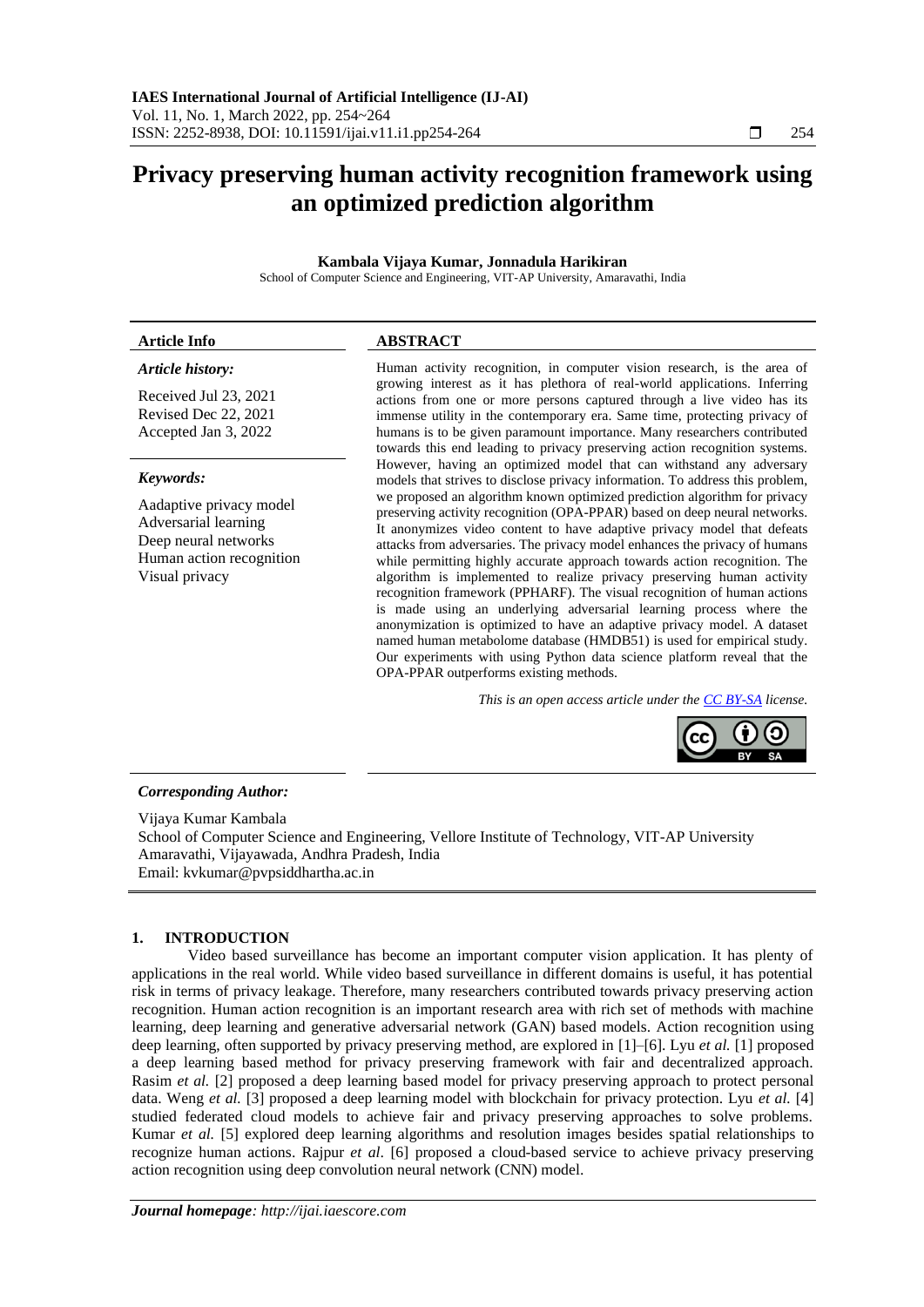There are many adversarial models that paved way for human action recognition. They are found in [7]–[12] to mention few. Wu *et al*. [7] proposed a privacy-protective-generative adversarial network (PP-GAN) with modules such as regulator and verificator. It ensures protection of privacy, structure similarity and utility of the approach. Debie *et al*. [8] proposed a privacy preserving GAN for classification of ECG data. Maximov *et al*. [9] proposed a GAN based system known as conditional identity anonymization generative adversarial network (CIAGAN) which supports anonymization and recognition of actions in image and video. In future, they intend to enhance it with full image anonymization. Martinsson *et al*. [10] proposed an adversarial representation learning model with efficient management of learnable parameters. Li *et al.* [11] used a pre-trained GAN based model for privacy protection. Shirai and Whitehill [12] proposed a GAN based model for recognition of faces.

From the literature, it is understood that there are plenty of deep learning based methods for action recognition. Similarly, there are many GAN based approaches used for human activity recognition. Many of the deep learning and GAN based methods are equipped with privacy preserving approaches to protect data. However, there is need for optimization of action recognition method with privacy budget optimization. To address this problem, we proposed an algorithm known as optimized prediction algorithm for privacy preserving activity recognition (OPA-PPAR) based on deep neural networks. It anonymizes video content to have adaptive privacy model that defeats attacks from adversaries. The privacy model enhances the privacy of humans while permitting highly accurate approach towards action recognition. The algorithm is implemented to realize privacy preserving human activity recognition framework (PPHARF). The visual recognition of human actions is made using an underlying adversarial learning process where the anonymization is optimized to have an adaptive privacy model. A dataset named HMDB51is used for empirical study. Our contributions in this paper are: i) we proposed a framework known as PPHARF that leverages action recognition model, privacy budget model and anonymization model for privacy preserving with adversarial setting; ii) we proposed an algorithm known as OPA-PPAR based on deep neural networks; and iii) we built an application to evaluate the PPHARF and the underlying OPA-PPAR algorithm using HMDB51 dataset.

The remainder of the paper is structured in: section 2 review different kinds of methods used for action recognition and privacy preservation. Section 3 presents the proposed method with underlying algorithm. Section 4 presents experimental results and evaluates the same. Section 5 concludes the paper and gives suggestions for future work.

# **2. RELATED WORK**

Human action recognition is an important research area with rich set of methods with machine learning, deep learning and generative adversarial network (GAN) based models. Many privacy preserving deep learning techniques are explored by Boulemtafes *et al*. [13]. Malekzadeh *et al*. [14] proposed privacy preserving based approach that makes use of deep autoencoder. Lyu *et al*. [1] proposed a deep learning-based method for privacy preserving framework with fair and decentralized approach. Rasim *et al*. [2] proposed a deep learning-based model for privacy preserving approach to protect personal data. Weng *et al*. [3] proposed a deep learning model with blockchain for privacy protection. Yonetani *et al*. [15] investigated on security using doubly permuted homomorphic encryption (DPHE) which is meant for protecting high-dimensional data. Lyu *et al*. [4] studied federated cloud models to achieve fair and privacy preserving approaches to solve problems. Yang *et al*. [16] employed machine learning (ML) models for hyperspectral image classification. Du *et al*. [17] proposed deep learning models with privacy preserving and also approximate approach in computing. Jhonson *et al*. [18] focused on the real time style transfer using perception loss and superresolution. He *et al*. [19] proposed a method for image recognition based on deep residual learning. Kuehne *et al*. [20] worked on the video database known as HMDB that is used for human action recognition.

Yun *et al.* [21] focused on human activity recognition using multiple instance learning and body pose features. He *et al*. [22] exploited deep residual networks with identity mapping. Szegedy *et al*. [23] investigated on deep convolutional networks with action recognition using pre-recorded videos. Leenes *et al*. [24] studied on the privacy issues associated with data protection Dai *et al*. [25] proposed a novel method towards human action recognition with privacy preserved. Kumar *et al*. [5] explored deep learning algorithms and resolution images besides spatial relationships to recognize human actions. Orekondy *et al*. [26] proposed a model for visual privacy advisor that improves privacy of the system. Pittaluga *et al*. [27] focused on motion reconstruction of videos by using different image descriptors. Dai *et al*. [28] used spatial resolution cameras and extremely low temporal resolutions for activity recognition and preserving privacy. Dosovitskiy and Brox [29] investigated on convolutional networks for inverting of visual representations. Lyu *et al*. [30] proposed collaborative deep learning models for human activity recognition. Weinzaepfel *et al*. [31] exploited local descriptors in images to arrive at reconstruction of images for visual quality. Ryoo *et al*. [32] used superstitious video recordings in order to recognize human actions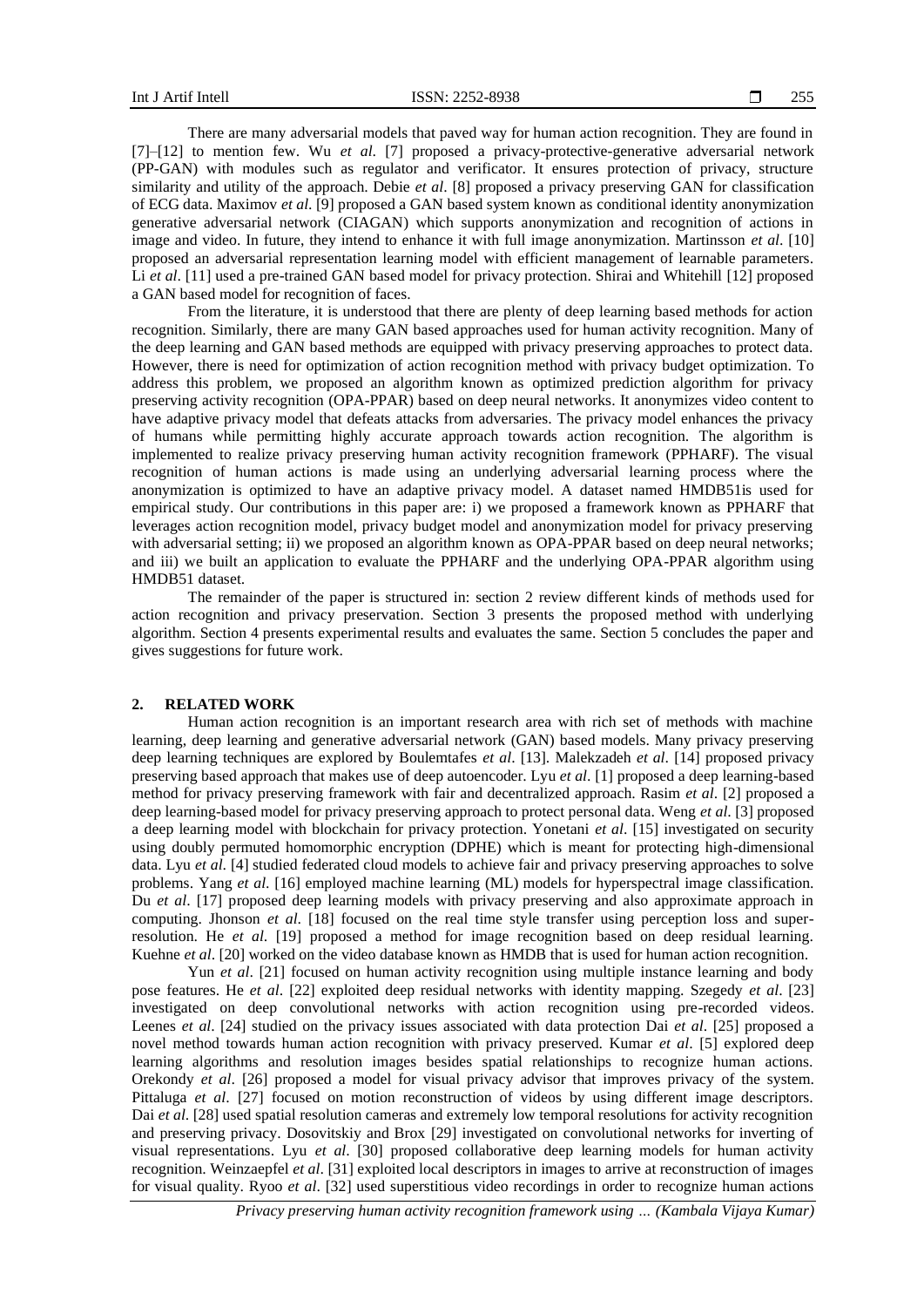from extreme low-resolution videos. Mahendran and Vedaldi [33] explored on the visualization of CNNs by using natural pre-images. Wang *et al*. [34] used coded aperture videos for human activity recognition with privacy preserved.

Machot *et al*. [35] investigated on sensor data in order to discover unseen activities associated with human action recognition. Pittaluga and Koppal [36] used miniature vision sensors proposed privacy preserving optics to strike balance between utility of videos and privacy. It has many applications like motion tracking, depth sensing and blob detection. Pittaluga *et al*. [37] did similar kind of work. Zhang *et al*. [38] proposed a methodology to identify human activities associated with fall detection of elderly people. Sur *et al*. [39] on the other hand proposed a technique to characterize given target using MIMO radar. Rajpur *et al*. [40] proposed a cloud-based service to achieve privacy preserving action recognition using deep CNN model. Cheng *et al*. [41] used a deep learning approach for emotion recognition. Riboni and Bettini [42] provided an ontology-based approach towards context aware activity recognition supported by hybrid reasoning. Xu *et al*. [43] defined an architecture for human activity recognition with two-stream spatiotemporal networks fully coupled.

Zolfaghari *et al*. [44] proposed smart activity recognition framework (SARF) that helps in monitoring humans that promote ambient assisted living (AAL). Youn *et al*. [45] focused on prognostics and health management that involves sensing functions, reasoning, prognostics, and health management. Ciliberto *et al*. [46] proposed a 3D model to have action recognition with privacy preserved. Cippitelli *et al*. [47] used skeletal data collected from sensors to detect human actions. Wang *et al*. [48] studied on gender bias elimination while making deep image representations.

Wu *et al.* [7] proposed a privacy-protective-GAN (PP-GAN) with modules such as regulator and verificator. It ensures protection of privacy, structure similarity and utility of the approach. It has issues with different head poses of humans in terms of face recognition that needs further improvement. Debie *et al*. [8] proposed a privacy preserving GAN for classification of ECG data. Maximov *et al*. [9] proposed a GAN based system known as CIAGAN which supports anonymization and recognition of actions in image and video. In future, they intend to enhance it with full image anonymization. Martinsson *et al*. [10] proposed an adversarial representation learning model with efficient management of learnable parameters. Tseng and Wu [49] proposed GAN known as "privacy generative adversarial network (CPGAN)" which is a learning framework with adversarial settings. Jin *et al*. [50] proposed Asynchronous Interactive GAN while Li *et al*. [11] used a pre-trained GAN based model for privacy protection. Ma *et al*. [51] defined yet another GAN model known as fusion GAN which makes use of a game between generator and discriminator. Shirai and Whitehill [12] proposed a GAN based model for recognition of faces. Liu *et al*. [52] explored adversarial networks for accuracy enhancement and privacy quantification.

Wu *et al.* [53] proposed GAN model for visual recognition while preserving privacy. They used the concept of restarting and ensemble approaches to leverage performance. Roy and Boddeti [54] proposed a non-zero sum game with adversarial settings. Zhang *et al*. [55] used adversarial learning mechanism to reduce unwanted biases in ML applications. Cheid *et al*. [56] proposed a protocol named multi-party classification that helps in human action recognition with privacy preserved. Cheid and Challal [57] investigated on human activity based on sensor based on sensors and privacy preserving protocols. Oh *et al*. [58] proposed a faceless person recognition and investigated on its implications. From the literature, it is understood that there are plenty of deep learning-based methods for action recognition. Similarly, there are many GAN based approaches used for human activity recognition. Many of the deep learning and GAN based methods are equipped with privacy preserving approaches to protect data. However, there is need for optimization of action recognition method with privacy budget optimization. Towards this end a framework is proposed in this paper.

### **3. MATERIALS AND METHOD**

# **3.1. Problem definition**

Given a video dataset (raw videos captured), denoted as *X*, which is subjected to action recognition task *T* with a privacy budget. The dataset *X* has set of class labels denoted by  $y<sub>T</sub>$  and the performance of task is evaluated using a cost function denoted as  $L<sub>T</sub>$ . An existing supervised learning method for prediction of actions is denoted as  $f<sub>T</sub>$  which is enhanced to support  $f<sub>B</sub>$  which is a cost function for budget associated with privacy leakage and used to find privacy leakage. Smaller value of  $I_B$  indicates that the input data has less private information associated with it. Table 1 shows the notations used in the paper.

Provided *X*, define an anonymization function  $f_A^*$  which transforms *X* into anonymized *X* denoted as  $f_A^*(X)$  and a new deep learning based action recognition model, denoted as  $f_T^*$  is derived. In the process, care is taken to ensure that the function of  $f<sub>T</sub>$  is affected minimally. This dual goal is to be achieved is considered as an optimization problem expressed in (1). The cost function of privacy budget is dynamic in nature as it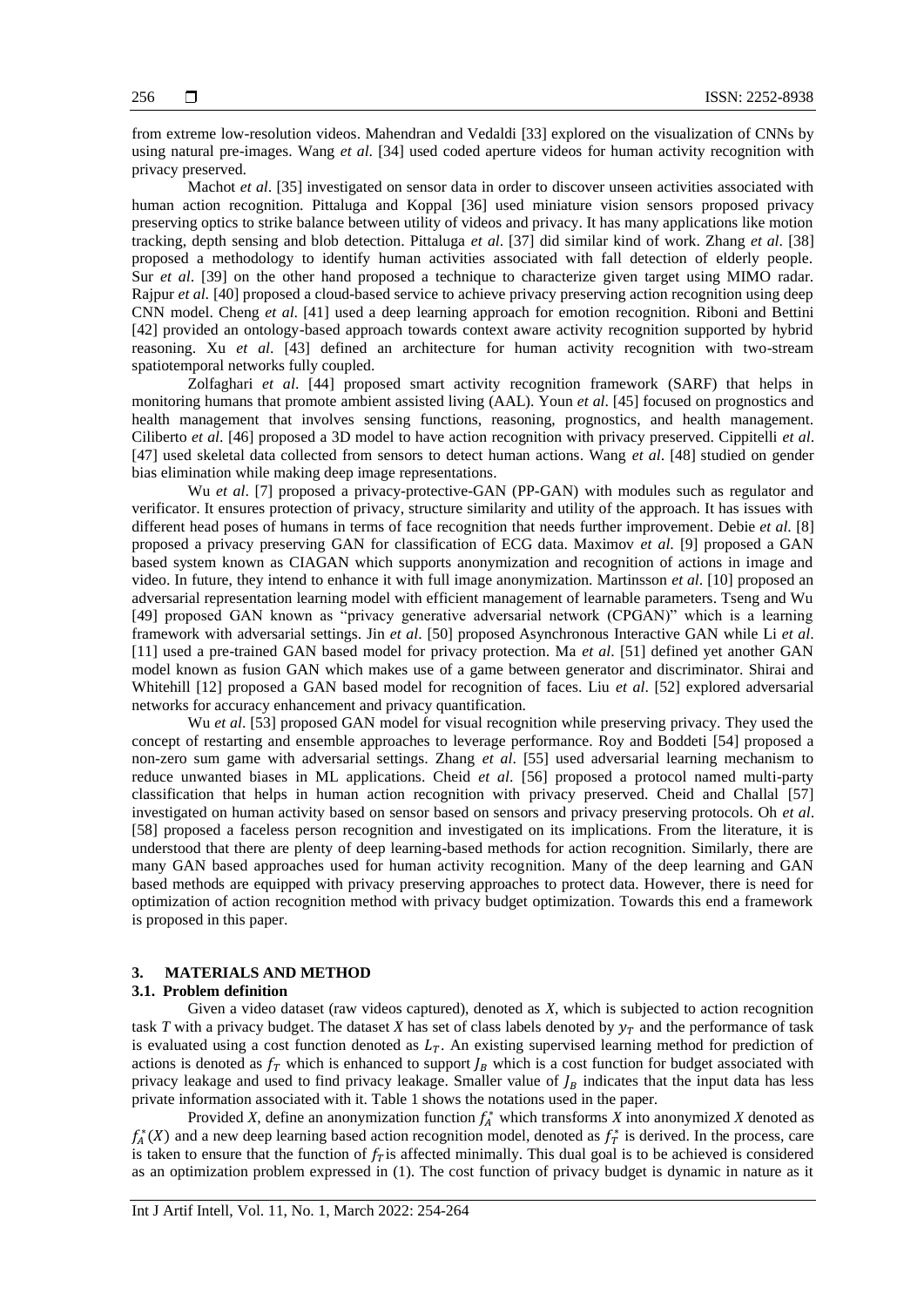depends on the runtime task. Therefore, (1) is redefined and expressed as in (2). A fixed structure neural network, denoted as  $f_R$ , is defined in order to have finite search space to solve the problem with ease. This modification is expressed in (3). In order to enhance performance of the deep learning model, we proposed an ensemble approach.

|             | Table 1. Notations used in the paper                           |
|-------------|----------------------------------------------------------------|
| Notation    | Description                                                    |
| $f^*_A$     | Anonymization function optimized                               |
| $f_T^*$     | The new or derived deep learning method                        |
| $f_T$       | An existing deep learning method for prediction                |
| $L_T$ $f_A$ | Cost function                                                  |
|             | Anonymization function                                         |
| X           | Raw video dataset                                              |
| $y_T$       | Set of labels of $X$                                           |
| $J_B$       | Cost function for privacy budget to find privacy leakage       |
| $f_A^*(X)$  | Anonymized input data X                                        |
| $f_B$       | A privacy budget model. It is a fixed structure neural network |
| $\theta_A$  | Represents learnable parameters of $fA$                        |
| $\theta_B$  | Represents learnable parameters of $f_R$                       |
| $\theta_T$  | Represents learnable parameters of $fT$                        |
| $H_B$       | Negative entropy                                               |

$$
f_A^*, f_T^* = \text{argmin} \left[ L_T(f_T(f_A(X)), y_T) + \gamma_B^J(f_A(X)) \right] \tag{1}
$$

$$
f_A^* f_T^* = \arg\min_{(f_A, f_T)} [L_T(f_T(f_A(X)), y_T) + \gamma \sup_{f_B \in p} J_B(f_B(f_A(X)), y_B)] \tag{2}
$$

$$
f_A^* f_T^* = argmin_{(f_A, f_T)} [L_T(f_T(f_A(X)), y_T) + \gamma max_{f_B} J_B(f_B(f_A(X)), y_B)] \tag{3}
$$

#### **3.2. Proposed framework**

We proposed a framework named PPHARF which is crucial for accommodating the underlying mechanisms and algorithms to achieve the desired dual goal of the system which enhances the action recognition with privacy leakage prevention and keeps the capabilities of prediction algorithm maximal. The framework has different models involved. They are known as the action recognition model  $f_T^*$ , an optimised anonymization function  $f_A^*$  and a privacy budget model denoted as  $f_B$ . These models are implemented as deep neural networks with learnable parameters. The training of the entire model is made with combination of two loss functions namely  $L_T$  and  $J_B$ . The underlying training in the framework has a dual goal consisting of achieving optimized anonymization function  $f_A^*$  which filters private information prior to the actual task and also ensures that  $f_A^*(X)$  is achieved without limiting functionality of action recognition model.

As presented in Figure 1, the learned anonymization module takes *X* as input and transforms it into anonymized video content that filters out private information and modifies it so as to ensure that the video content is useful for action recognition, but unique human identity cannot be achieved. The anonymized video is subjected to action recognition model which is denoted as  $f<sub>T</sub>$ . It has its cost function denoted as  $L<sub>T</sub>$ . In the same fashion, the anonymized video content is subjected to privacy budget module  $f_B$  where another cost function denoted as  $J_B$ . When both cost functions are combined to form of a loss function which controls the iterative process of the framework and ensures optimization of action recognition while preserving privacy. The anonymization model  $f_A$  is implemented as a frame level filter which is based on 2D convolutional network. The action recognition module is taken from [59] and reused it. The privacy budget model  $f_B$  is made up of ResNet. For the same of action recognition, the video is divided into number of frames (video clips) and each frame is uniquely identified.

A minimax problem associated with (3) is solved by considering different learnable parameters of the three models used in the framework. The learnable parameters  $\theta_A$ ,  $\theta_B$ , and  $\theta_T$  are associated with  $f_A$ ,  $f_B$ and  $f<sub>T</sub>$  respectively. In order to solve the minimax problem, we considered the notion of alternative minimization found in [60]. It is expressed as in (4)-(6). Then the two loss functions are optimized to solve the optimization problems expressed in  $(7)$  and  $(8)$ . The  $(7)$  is the minimization problem while  $(8)$  is minimax problem. The former is used to have training of  $f_A$  and  $f_T$  while the latter is used to keep track of different parameters of privacy budget model. In order to solve two loss functions two parameter update rules are expressed in  $(9)-(12)$ .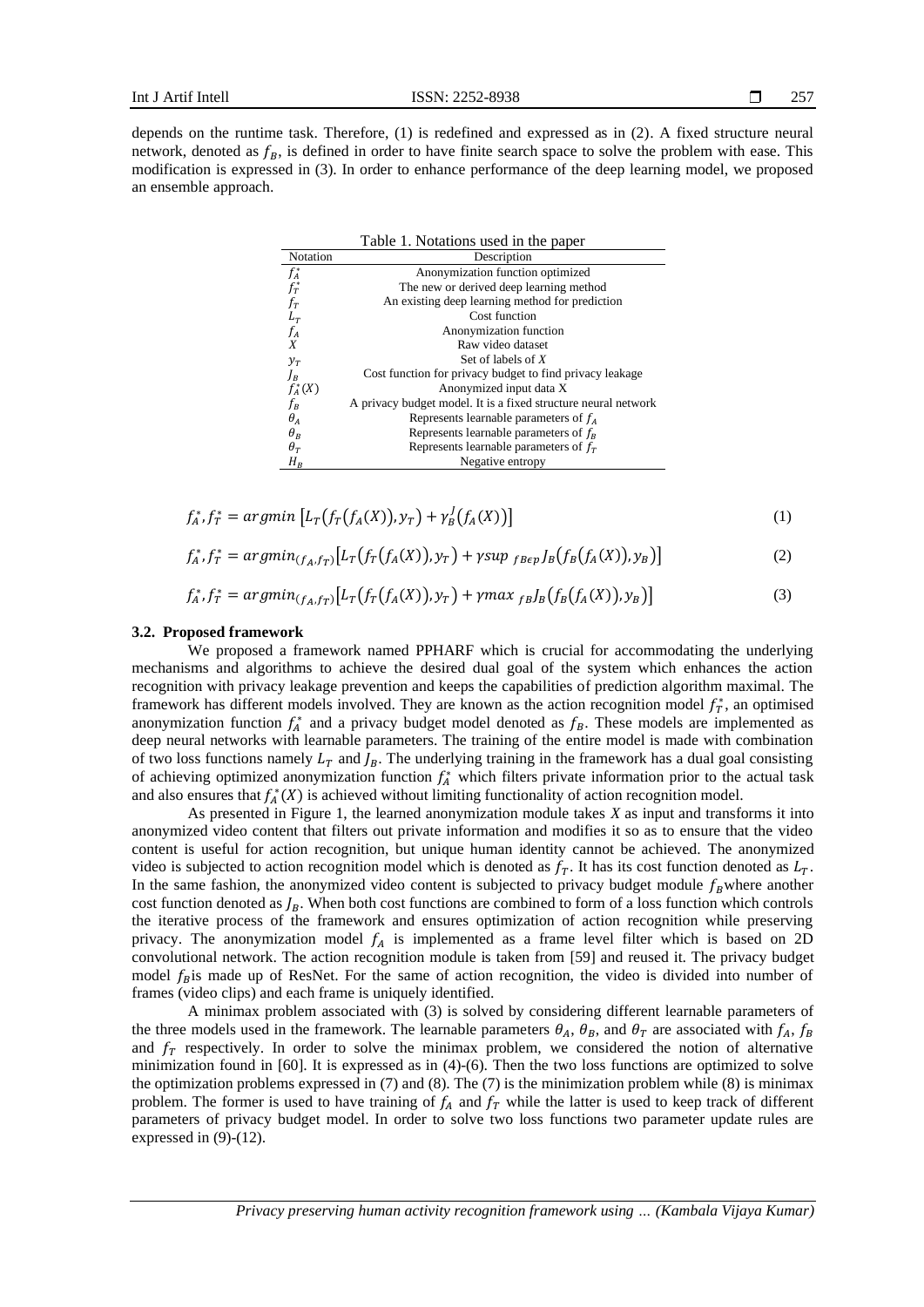

Figure 1. Proposed privacy preserving human activity recognition framework with adversarial setting

$$
\theta_A \leftarrow \theta_A - \alpha_A \nabla_{\theta_A} \left( L_T(\theta_A, \theta_T) - \gamma L_B(\theta_A, \theta_B) \right) \tag{4}
$$

$$
\theta_T \leftarrow \theta_T - \alpha_T \nabla_{\theta_A} L_T(\theta_A, \theta_T) \tag{5}
$$

$$
\theta_B \leftarrow \theta_B - \alpha_B \nabla_{\theta_B} L_B(\theta_A, \theta_B) \tag{6}
$$

$$
Q_A^*, Q_T^* = \operatorname{argmin}_{(Q_A, Q_T)} L_T(\theta_A, \theta_T) \tag{7}
$$

$$
Q_B^*, Q_A^* = \operatorname{argmin}_{\theta_B} \operatorname{argmax}_{\theta_A} L_B(\theta_A, \theta_B)
$$
\n(8)

$$
\theta_A \leftarrow \theta_T \leftarrow \theta_A, \theta_T \leftarrow \propto_T \nabla_{(Q_T, Q_A)} L_T(\theta_A, \theta_T)
$$
\n(9)

$$
j \leftarrow argmin_{i \in \{1, \dots K\}} L_B(\theta_A, \theta_B^i) \tag{10}
$$

$$
\theta_A, \theta_A + \alpha_A \nabla_{\theta_A} L_B(\theta_A, \theta_B^j) \tag{11}
$$

$$
\theta_B^i, \theta_B^i - \alpha_B \nabla_{\theta_B^i} L_B(\theta_A, \theta_B^j), \forall i \in \{1, \dots K\}
$$
\n(12)

We found that (4) is instable which can be solved by considering negative entropy which is incorporated to have a new scheme as expressed in (13)-(15). With these optimizations, there is possibility of maximizing entropy that leverages performance. The (2) is further optimized with ensemble approach in the training process to improve model accuracy as expressed in (16). The ensemble model and optimized parameter settings are further improved with a scheme expressed in (17)-(19).

$$
\theta_A \leftarrow \theta_A - \alpha_A \nabla_{\theta_A} \left( L_T(\theta_A, \theta_T) - \gamma H_B(\theta_A, \theta_B) \right) \tag{13}
$$

$$
\theta_T, \theta_A \leftarrow \theta_T, \theta_A - \alpha_T \nabla_{\theta_T, \theta_A} L_T(\theta_A, \theta_T)
$$
\n(14)

$$
\theta_B \leftarrow \theta_B - \alpha_B \nabla_{\theta_B} L_B(\theta_A, \theta_B) \tag{15}
$$

$$
f_A^* f_T^* = \arg\min_{(f_A, f_T)} \left[ L_T(f_T(f_A(x)), y_T) + \gamma \max_{f_B^i \in Pt} J_B(f_B^i(f_A(x)), y_B) \right] \tag{16}
$$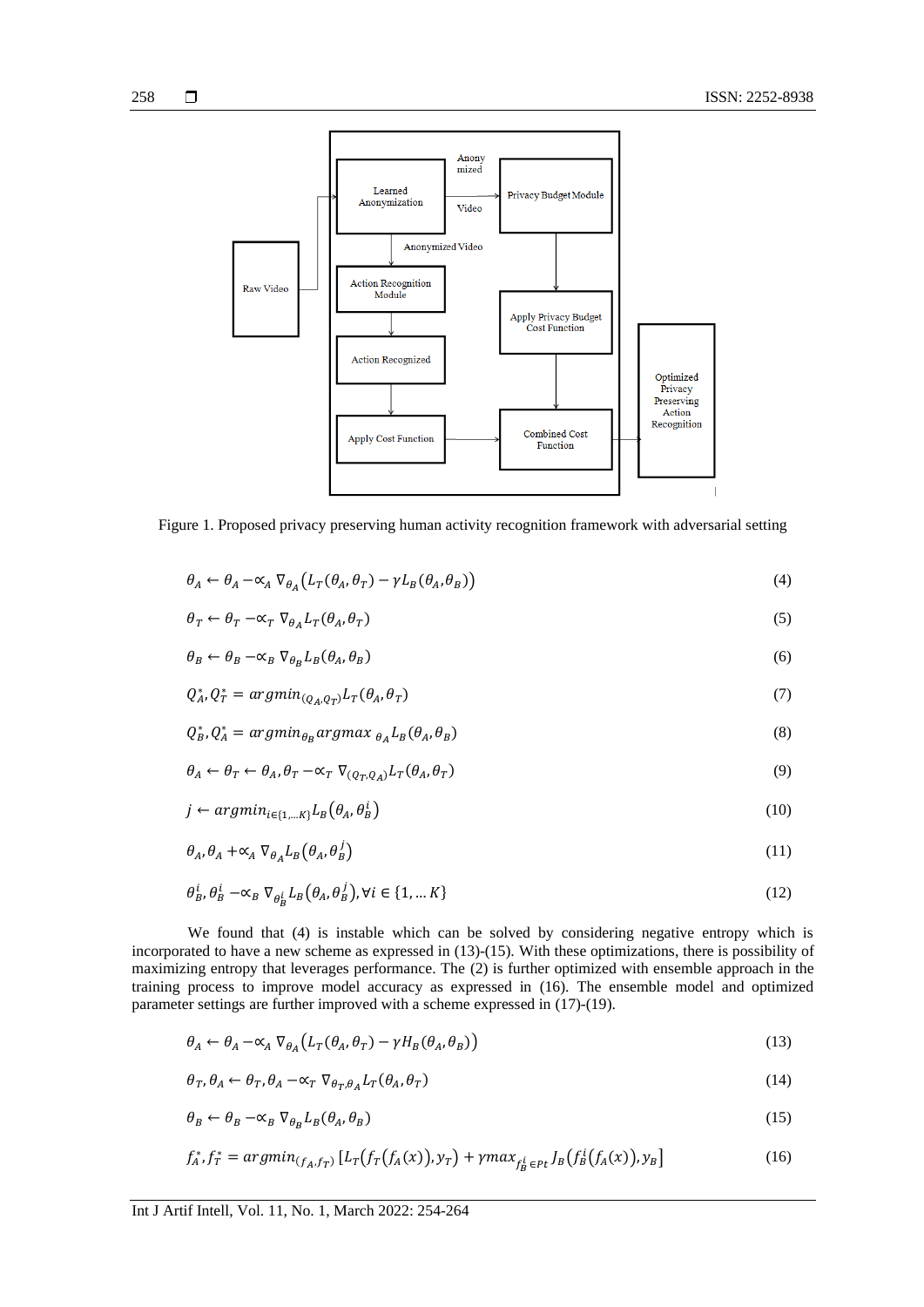$$
\theta_A \leftarrow \theta_A - \alpha_A \nabla_{\theta_A} \left( L_T + \gamma m a x_{\theta_B^i \in Pt} - H_B \left( \theta_A, \theta_B^j \right) \right) \tag{17}
$$

$$
\theta_A \leftarrow \theta_T \leftarrow \theta_A \leftarrow \theta_T - \alpha_T \nabla_{(Q_T, Q_A)} L_T(\theta_A, \theta_T)
$$
\n(18)

$$
\theta_B^i, \theta_B^i - \alpha_B \nabla_{\theta_B^i} L_B(\theta_A, \theta_B^j), \forall i \in \{1, \dots M\}
$$
\n(19)

With these optimizations, the proposed framework PPHARF is made more sophisticated in terms of human action recognition and preserving privacy that ensures non-disclosure of identity. With different modules in place, the framework operates in an iterative model in order to have better performance. With combined loss function it can realize the dual goal of the framework aforementioned.

#### **3.3. The proposed algorithm**

We proposed an algorithm known OPA-PPAR based on deep neural networks. It anonymizes video content to have adaptive privacy model that defeats attacks from adversaries. The privacy model enhances the privacy of humans while permitting highly accurate approach towards action recognition. The algorithm is implemented to realize PPHARF. The visual recognition of human actions is made using an underlying adversarial learning process where the anonymization is optimized to have an adaptive privacy model. A dataset named HMDB51 is used for empirical study.

Algorithm 1. Optimized prediction algorithm for privacy preserving activity recognition

```
Inputs:X, model learnable parameters such as \theta_A, \theta_B and \theta_TOutput: Updated recognized actions map with privacy preserved 
1. Initialize frames vector F
2. Initialize actions map R
3. F SplitVideo(X)
4. For each frame f in F
5. Repeat
6. Apply learned anonymization model f_A on f
7. Apply privacy budget model f_Bon f
8. Apply action recognition model f^*_Toptimized by f_Aand f_B9. L<sub>T</sub> \leftarrow ComputeCostFunctionOfActionRecognition()
10. J_B \leftarrowComputeCostFunctionOfPrivacyLeakage()
11. loss function L \leftarrow L_T + J_R12. Use learnable parameters \theta_A, \theta_B and \theta_T<br>13. Get feedback for three models
           Get feedback for three models
14. Until Convergence<br>15. Update R
        Update R
16. End For
17. Return R
```
As presented in Algorithm 1, it takes *X* and model learnable parameters such as  $\theta_A$ ,  $\theta_B$ , and  $\theta_T$  as inputs and produces an updated recognized action map with privacy preserved. In step 1, it initialized frames vector named F which holds frames (nothing but split films of video). Step 2 initializes actions map that will be updated iteratively and retuned on convergence. Step 3 splits given raw video into some frames. An iterative process is expressed in steps 4 through step 16. For each frame again, there is an iterative process that applies the two modules as given in step 6, step 7, and step 8 respectively. Two kinds of cost functions are computed in step 9 and step 10 respectively. These two cost functions are combined in step 11 to arrive at a combined loss function that is used in the training of the models in order to give feedback and continue process until convergence. Step 12 uses learnable parameters and step 13 gives feedback needed in the adversarial setting of the proposed framework. Step 7 returns final results that are obtained with privacy preserved.

## **4. EXPERIMENTAL RESULTS**

We proposed an algorithm known OPA-PPAR is evaluated using HMDB51 dataset. The results of OPA-PPAR is compared with that of our prior work named multi-task learning based hybrid prediction algorithm (MTL-HPA) and the state of the art method named gradient reversal layer (GRL) [61]. As shown in Figure 2, there are 51 action samples in HMDB51 dataset. Out of them 100 samples are used for empirical study in this paper. However, results are presented in this paper for 10 actions. They include climb, eat, jump, kiss, push, pushup, run, sit, smile and walk. As presented in Figure 3, the input images or frames are shown in left column and the action recognized and anonymized frame are shown in second and third columns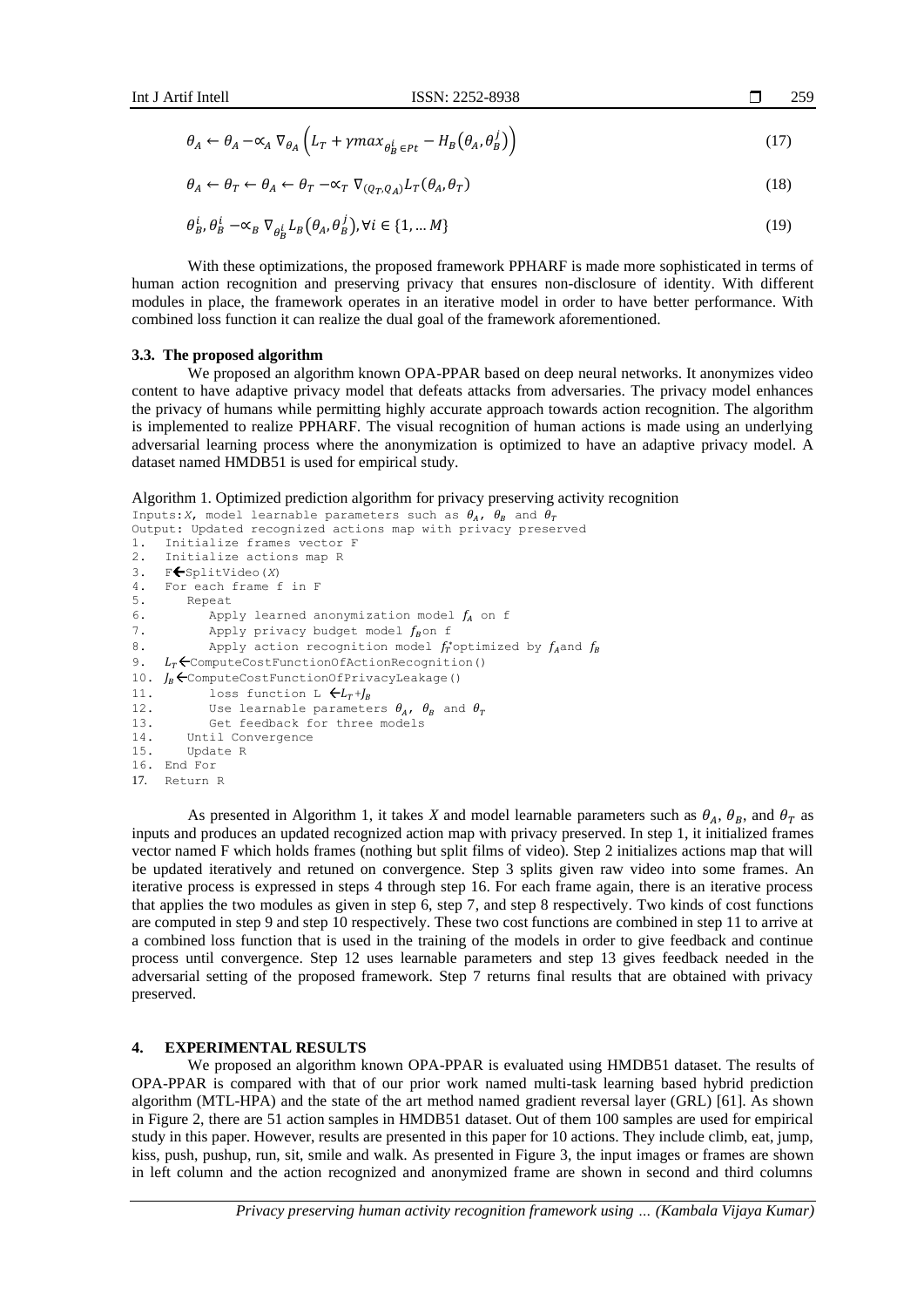# 260

respectively. The experimental results are evaluated in terms of precision, recall and F1-Score. The performance values are obtained with human study on anonymized samples. The ground truth and prediction results of the action recognition methods are subjected to evaluation in terms of the measures.

climb climb clap brush cartwheel catch chew hair stairs Ä, r fencing dive dribble drink fall draw eat sword floor **Side** flic golf hand hit hug jump kick flac stand kiss kick pour pullup laugh pick punch

Figure 2. Some human action samples present in HMDB51 dataset [39]

Frame Action Anonymized Frame Frame Action Anonymized Frame Climb **Eat** Jump Kiss Push Pushup Run Sit Smile Walk

Figure 3. Experimental results for the selection actions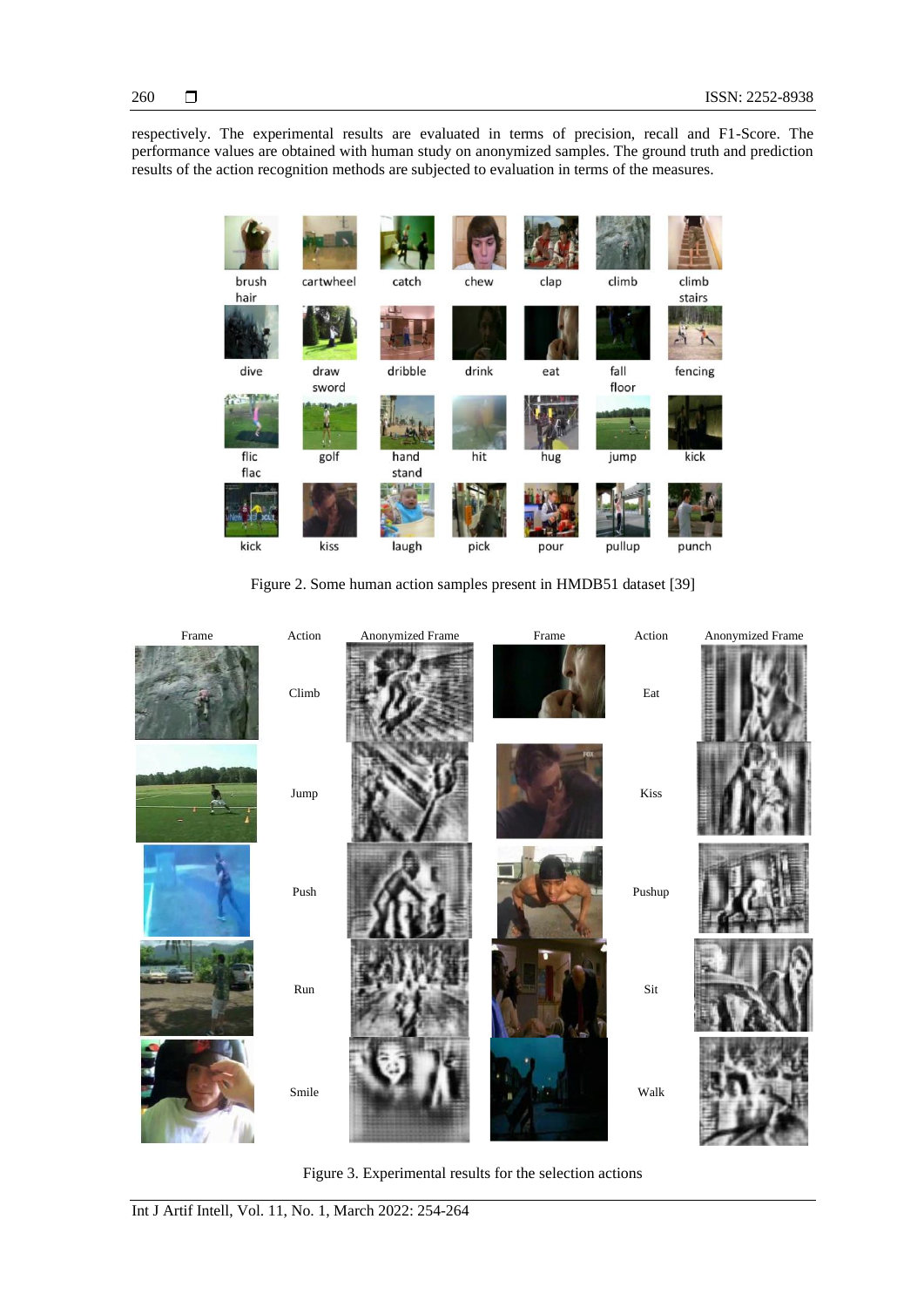Figure 4 and Figure 5 show the performance comparison between the GRL vs. proposed method and MTL-HPA vs. the proposed method. In both the cases, the action recognition models are presented in horizontal axis and vertical axis shows the performance (%). Observations are made with 10 human actions. For each human action 100 experiments are made with the prototype made to demonstrate proof of the concept. Precision, recall and F1-score are computed based on ground truth and the results of the action recognition models. The final evaluation results are obtained with human study. The results revealed that the proposed method OPA-PPAR outperforms the existing methods known as GRL and MTL-HPA. The MTL-HPA showed significantly better performance over the baseline GRL method. The experimental results revealed that the proposed action recognition method not only preserves privacy and recognizes human actions but also has optimizations in terms of privacy budget and a combined loss function to guide the recognition process associated with the proposed framework. As presented in Table 2 and Table 3, the performance of the proposed method is compared with that of GRL and MTL-HPA.



Figure 4. Performance comparison of action recognition models GRL and OPA-PPAR



 $\blacksquare$ Climb  $\blacksquare$ Eat  $\blacksquare$ Jump  $\blacksquare$ Kiss  $\blacksquare$ Pushup  $\blacksquare$ Run  $\blacksquare$ Sit  $\blacksquare$ Smile  $\blacksquare$ Walk

Figure 5. Performance comparison of action recognition models MTL-HPA and OPA-PPAR

Table 2. Results of the proposed method compared with that of GRL

| Action      | GRL Performance |        |          | <b>OPA-PPAR Performance</b> |          |          |  |  |
|-------------|-----------------|--------|----------|-----------------------------|----------|----------|--|--|
|             | Precision       | Recall | F1-Score | Precision                   | Recall   | F1-Score |  |  |
| Climb       | 0.61            | 0.9    | 0.727152 | 0.90524                     | 0.97308  | 0.937935 |  |  |
| Eat         | 0.63            | 0.92   | 0.747871 | 0.93492                     | 0.994704 | 0.963886 |  |  |
| Jump        | 0.6             | 0.89   | 0.716779 | 0.8904                      | 0.962268 | 0.92494  |  |  |
| <b>Kiss</b> | 0.58            | 0.92   | 0.711467 | 0.86072                     | 0.994704 | 0.922874 |  |  |
| Push        | 0.57            | 0.87   | 0.68875  | 0.86982                     | 0.940644 | 0.903847 |  |  |
| Pushup      | 0.62            | 0.93   | 0.744    | 0.92008                     | 0.99603  | 0.95655  |  |  |
| Run         | 0.63            | 0.91   | 0.744545 | 0.93492                     | 0.983892 | 0.958781 |  |  |
| Sit         | 0.61            | 0.88   | 0.720537 | 0.90524                     | 0.951456 | 0.927773 |  |  |
| Smile       | 0.59            | 0.92   | 0.71894  | 0.87556                     | 0.994704 | 0.931337 |  |  |
| Walk        | 0.61            | 0.94   | 0.739871 | 0.90524                     | 0.997152 | 0.948976 |  |  |

*Privacy preserving human activity recognition framework using … (Kambala Vijaya Kumar)*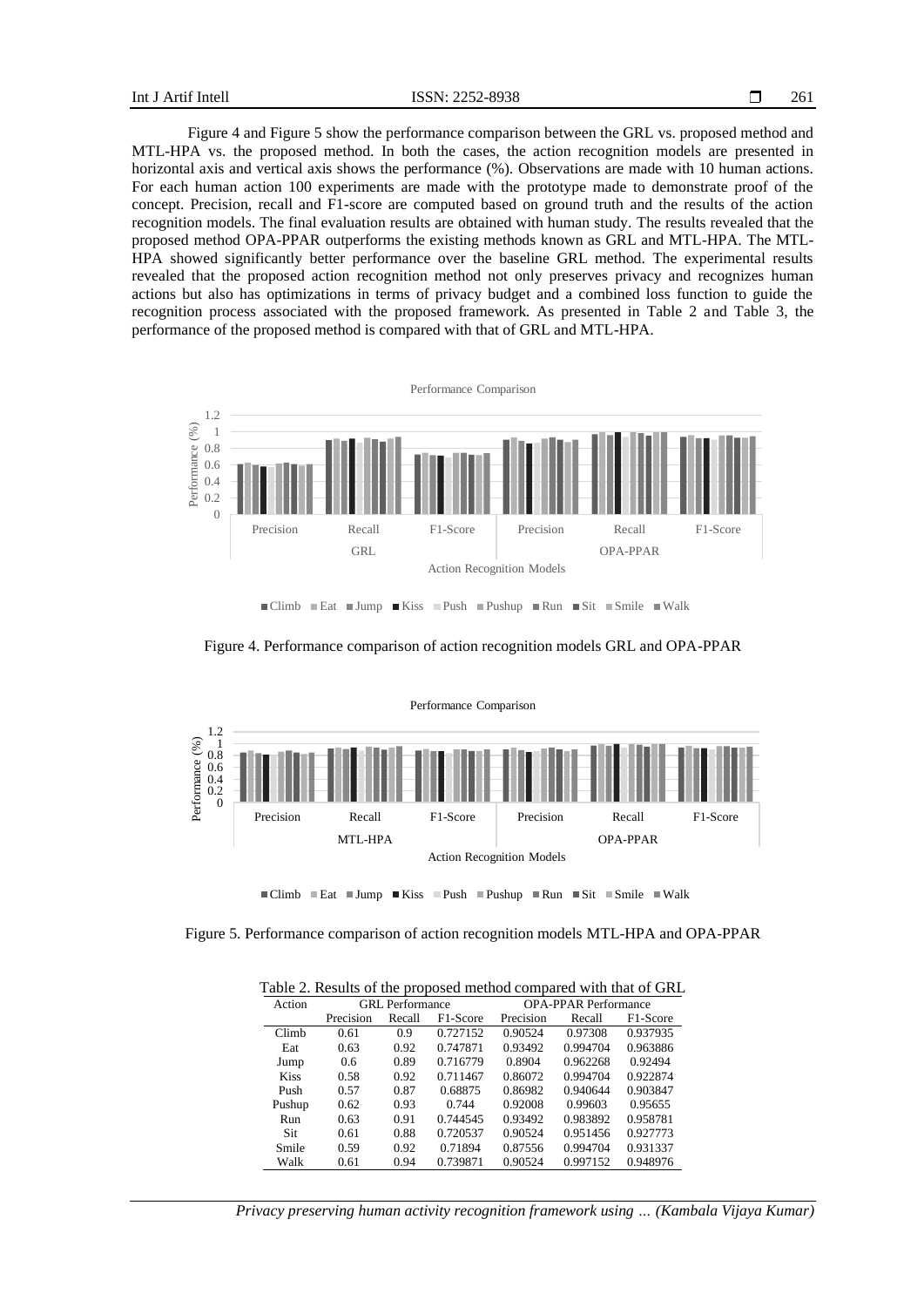| Actions     |           | MTL-HPA |                       | <b>OPA-PPAR</b> |          |                       |  |
|-------------|-----------|---------|-----------------------|-----------------|----------|-----------------------|--|
|             | Precision | Recall  | F <sub>1</sub> -Score | Precision       | Recall   | F <sub>1</sub> -Score |  |
| Climb       | 0.854     | 0.918   | 0.884844              | 0.90524         | 0.97308  | 0.937935              |  |
| Eat         | 0.882     | 0.9384  | 0.909326              | 0.93492         | 0.994704 | 0.963886              |  |
| Jump        | 0.84      | 0.9078  | 0.872585              | 0.8904          | 0.962268 | 0.92494               |  |
| <b>Kiss</b> | 0.812     | 0.9384  | 0.870636              | 0.86072         | 0.994704 | 0.922874              |  |
| Push        | 0.798     | 0.8874  | 0.840329              | 0.86982         | 0.940644 | 0.903847              |  |
| Pushup      | 0.868     | 0.9486  | 0.906512              | 0.92008         | 0.99603  | 0.95655               |  |
| Run         | 0.882     | 0.9282  | 0.90451               | 0.93492         | 0.983892 | 0.958781              |  |
| Sit         | 0.854     | 0.8976  | 0.875257              | 0.90524         | 0.951456 | 0.927773              |  |
| Smile       | 0.826     | 0.9384  | 0.87862               | 0.87556         | 0.994704 | 0.931337              |  |
| Walk        | 0.854     | 0.9588  | 0.903371              | 0.90524         | 0.997152 | 0.948976              |  |

Table 3. Results of the proposed method compared with that of our prior method MTL-HPA

### **5. CONCLUSION AND FUTURE WORK**

We proposed an algorithm known OPA-PPAR based on deep neural networks. It anonymizes video content to have adaptive privacy model that defeats attacks from adversaries. The privacy model enhances the privacy of humans while permitting highly accurate approach towards action recognition. The algorithm is implemented to realize PPHARF. The visual recognition of human actions is made using an underlying adversarial learning process where the anonymization is optimized to have an adaptive privacy model. A dataset named HMDB51 is used for empirical study. Our experiments with using Python data science platform reveal that the OPA-PPAR outperforms existing methods. It can be used in real world applications where PPHARF can fit seamlessly. The experimental results revealed that the proposed action recognition method not only preserves privacy and recognizes human actions but also has optimizations in terms of privacy budget and a combined loss function to guide the recognition process associated with the proposed framework. The proposed method paves way for further investigations in terms of optimizing the three models involved in the system.

#### **REFERENCES**

- [1] L. Lyu *et al.*, "Towards fair and decentralized privacy-preserving deep learning with blockchain," *CoRR*, pp. 1–4, Jun. 2019, [Online]. Available: http://arxiv.org/abs/1906.01167.
- [2] R. M. Alguliyev, R. M. Aliguliyev, and F. J. Abdullayeva, "Privacy-preserving deep learning algorithm for big personal data analysis," *Journal of Industrial Information Integration*, vol. 15, pp. 1–14, Sep. 2019, doi: 10.1016/j.jii.2019.07.002.
- [3] J. Weng, J. Weng, J. Zhang, M. Li, Y. Zhang, and W. Luo, "DeepChain: auditable and privacy-preserving deep learning with blockchain-based incentive," *IEEE Transactions on Dependable and Secure Computing*, pp. 1–1, 2019, doi: 10.1109/TDSC.2019.2952332.
- [4] L. Lyu *et al.*, "Towards fair and privacy-preserving federated deep models," *IEEE Transactions on Parallel and Distributed Systems*, vol. 31, no. 11, pp. 2524–2541, Nov. 2020, doi: 10.1109/TPDS.2020.2996273.
- [5] K. V. Kumar, D. J. Harikiran, M. A. R. Prasad, and U. Sirisha, "Privacy-preserving human activity recognition and resolution image using deep learning algorithms spatial relationship and increasing the attribute value in OpenCV," *International Journal of Advanced Science and Technology*, vol. 29, no. 7, pp. 514–523, 2020.
- [6] A. S. Rajput, B. Raman, and J. Imran, "Privacy-preserving human action recognition as a remote cloud service using RGB-D sensors and deep CNN," *Expert Systems with Applications*, vol. 152, Aug. 2020, doi: 10.1016/j.eswa.2020.113349.
- [7] Y. Wu, F. Yang, Y. Xu, and H. Ling, "Privacy-protective-GAN for privacy preserving face de-identification," *Journal of Computer Science and Technology*, vol. 34, no. 1, pp. 47–60, Jan. 2019, doi: 10.1007/s11390-019-1898-8.
- [8] E. Debie, N. Moustafa, and M. T. Whitty, "A privacy-preserving generative adversarial network method for securing EEG brain signals," Jul. 2020, doi: 10.1109/IJCNN48605.2020.9206683.
- [9] M. Maximov, I. Elezi, and L. Leal-Taixe, "CIAGAN: conditional identity anonymization generative adversarial networks," in *2020 IEEE/CVF Conference on Computer Vision and Pattern Recognition (CVPR)*, Jun. 2020, pp. 5446–5455, doi: 10.1109/CVPR42600.2020.00549.
- [10] J. Martinsson, E. L. Zec, D. Gillblad, and O. Mogren, "Adversarial representation learning for synthetic replacement of private attributes," Jun. 2020, [Online]. Available: http://arxiv.org/abs/2006.08039.
- [11] Q. Li, Z. Zheng, F. Wu, and G. Chen, "Generative adversarial networks-based privacy-preserving 3D reconstruction," in *2020 IEEE/ACM 28th International Symposium on Quality of Service (IWQoS)*, Jun. 2020, pp. 1–10, doi: 10.1109/IWQoS49365.2020.9213037.
- [12] S. Shirai and J. Whitehill, "Privacy-preserving annotation of face images through attribute-preserving face synthesis," in *2019 IEEE/CVF Conference on Computer Vision and Pattern Recognition Workshops (CVPRW)*, Jun. 2019, vol. 2019-June, pp. 21–29, doi: 10.1109/CVPRW.2019.00009.
- [13] A. Boulemtafes, A. Derhab, and Y. Challal, "A review of privacy-preserving techniques for deep learning," *Neurocomputing*, vol. 384, pp. 21–45, Apr. 2020, doi: 10.1016/j.neucom.2019.11.041.
- [14] M. Malekzadeh, R. G. Clegg, and H. Haddadi, "Replacement autoencoder: a privacy-preserving algorithm for sensory data analysis," *Proceedings - ACM/IEEE International Conference on Internet of Things Design and Implementation, IoTDI 2018*, pp. 165–176, Oct. 2017, doi: 10.1109/IoTDI.2018.00025.
- [15] R. Yonetani, V. N. Boddeti, K. M. Kitani, and Y. Sato, "Privacy-preserving visual learning using doubly permuted homomorphic encryption," in *Proceedings of the IEEE International Conference on Computer Vision*, Oct. 2017, vol. 2017-Octob, pp. 2059– 2069, doi: 10.1109/ICCV.2017.225.
- [16] M. Der Yang, K. S. Huang, Y. F. Yang, L. Y. Lu, Z. Y. Feng, and H. P. Tsai, "Hyperspectral image classification using fast and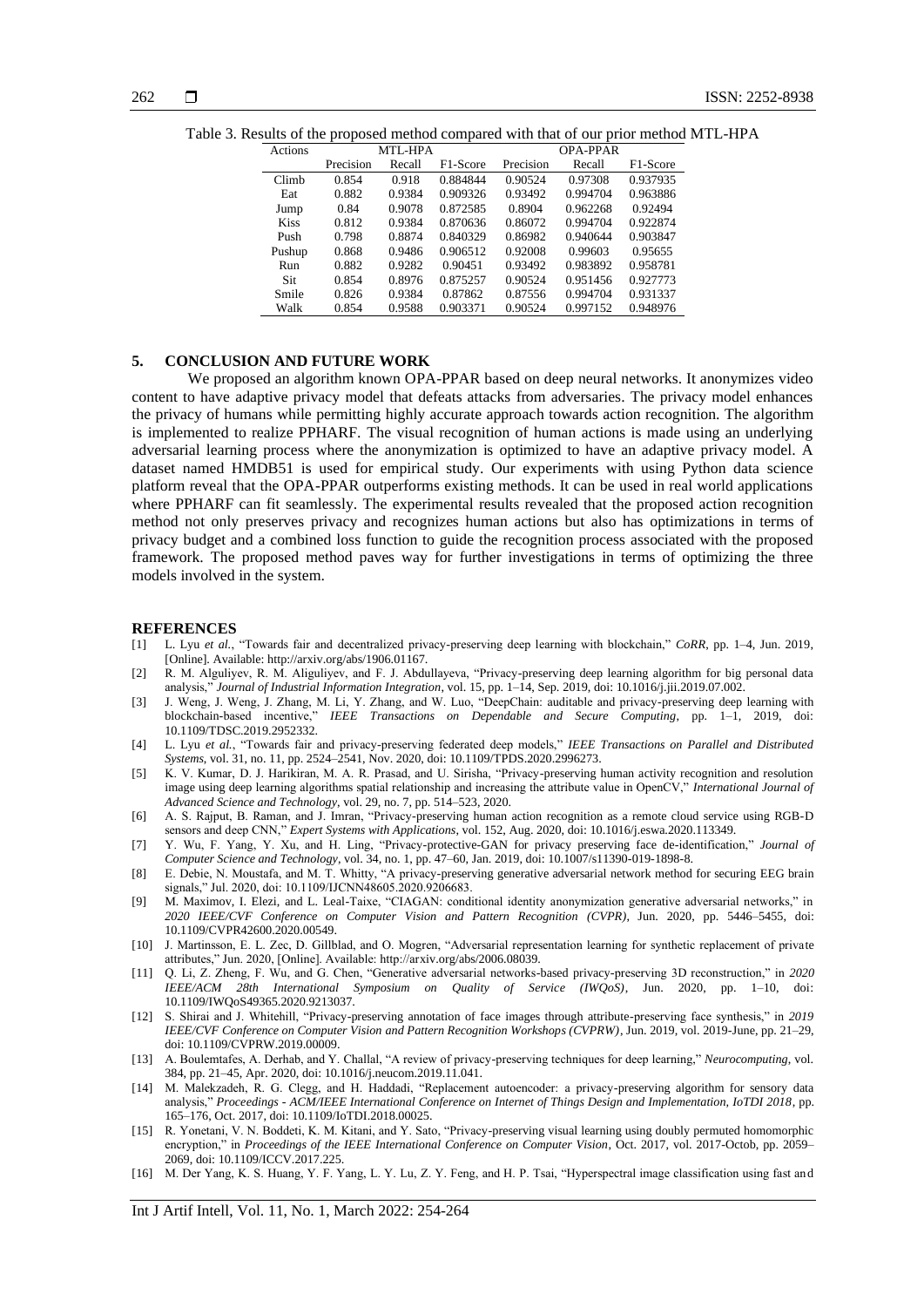adaptive bidimensional empirical mode decomposition with minimum noise fraction," *IEEE Geoscience and Remote Sensing Letters*, vol. 13, no. 12, pp. 1950–1954, Dec. 2016, doi: 10.1109/LGRS.2016.2618930.

- [17] W. Du *et al.*, "Approximate to be great: communication efficient and privacy-preserving large-scale distributed deep learning in internet of things," *IEEE Internet of Things Journal*, vol. 7, no. 12, pp. 11678–11692, Dec. 2020, doi: 10.1109/JIOT.2020.2999594.
- [18] J. Johnson, A. Alahi, and L. Fei-Fei, "Perceptual losses for real-time style transfer and super-resolution," in *Lecture Notes in Computer Science (including subseries Lecture Notes in Artificial Intelligence and Lecture Notes in Bioinformatics)*, vol. 9906, Springer International Publishing, 2016, pp. 694–711.
- [19] K. He, X. Zhang, S. Ren, and J. Sun, "Deep residual learning for image recognition," in *2016 IEEE Conference on Computer Vision and Pattern Recognition (CVPR)*, Jun. 2016, pp. 770–778, doi: 10.1109/CVPR.2016.90.
- [20] H. Kuehne, H. Jhuang, E. Garrote, T. Poggio, and T. Serre, "HMDB: a large video database for human motion recognition," in *2011 International Conference on Computer Vision*, Nov. 2011, pp. 2556–2563, doi: 10.1109/ICCV.2011.6126543.
- [21] K. Yun, J. Honorio, D. Chattopadhyay, T. L. Berg, and D. Samaras, "Two-person interaction detection using body-pose features and multiple instance learning," in *2012 IEEE Computer Society Conference on Computer Vision and Pattern Recognition Workshops*, Jun. 2012, pp. 28–35, doi: 10.1109/CVPRW.2012.6239234.
- [22] K. He, X. Zhang, S. Ren, and J. Sun, "Identity mappings in deep residual networks," *Lecture Notes in Computer Science (including subseries Lecture Notes in Artificial Intelligence and Lecture Notes in Bioinformatics)*, vol. 9908, pp. 630–645, Mar. 2016, doi: 10.1007/978-3-319-46493-0\_38.
- [23] C. Szegedy *et al.*, "Going deeper with convolutions," in *2015 IEEE Conference on Computer Vision and Pattern Recognition (CVPR)*, Jun. 2015, pp. 1–9, doi: 10.1109/CVPR.2015.7298594.
- [24] R. Leenes, R. van Brakel, S. Gutwirth, and P. De Hert, *Data Protection and Privacy: (In)visibilities and Infrastructures*, vol. 36. Cham: Springer International Publishing, 2017.
- [25] J. Dai, B. Saghafi, J. Wu, J. Konrad, and P. Ishwar, "Towards privacy-preserving recognition of human activities," in *2015 IEEE International Conference on Image Processing (ICIP)*, Sep. 2015, pp. 4238–4242, doi: 10.1109/ICIP.2015.7351605.
- [26] T. Orekondy, B. Schiele, and M. Fritz, "Towards a visual privacy advisor: understanding and predicting privacy risks in images," in *Proceedings of the IEEE International Conference on Computer Vision*, Oct. 2017, vol. 2017-Octob, pp. 3706–3715, doi: 10.1109/ICCV.2017.398.
- [27] F. Pittaluga, S. J. Koppal, S. B. Kang, and S. N. Sinha, "Revealing scenes by inverting structure from motion reconstructions," *Proceedings of the IEEE Computer Society Conference on Computer Vision and Pattern Recognition*, pp. 145–154, Apr. 2019, doi: 10.1109/CVPR.2019.00023.
- [28] J. Dai, J. Wu, B. Saghafi, J. Konrad, and P. Ishwar, "Towards privacy-preserving activity recognition using extremely low temporal and spatial resolution cameras," in *IEEE Computer Society Conference on Computer Vision and Pattern Recognition Workshops*, Jun. 2015, pp. 68–76, doi: 10.1109/CVPRW.2015.7301356.
- [29] A. Dosovitskiy and T. Brox, "Inverting visual representations with convolutional networks," in *Proceedings of the IEEE Computer Society Conference on Computer Vision and Pattern Recognition*, Jun. 2016, pp. 4829–4837, doi: 10.1109/CVPR.2016.522.
- [30] L. Lyu, X. He, Y. W. Law, and M. Palaniswami, "Privacy-preserving collaborative deep learning with application to human activity recognition," in *International Conference on Information and Knowledge Management, Proceedings*, Nov. 2017, pp. 1219–1228, doi: 10.1145/3132847.3132990.
- [31] P. Weinzaepfel, H. Jégou, and P. Pérez, "Reconstructing an image from its local descriptors," in *Proceedings of the IEEE Computer Society Conference on Computer Vision and Pattern Recognition*, Jun. 2011, pp. 337–344, doi: 10.1109/CVPR.2011.5995616.
- [32] M. S. Ryoo, B. Rothrock, C. Fleming, and H. J. Yang, "Privacy-preserving human activity recognition from extreme low resolution," Apr. 2016, [Online]. Available: http://arxiv.org/abs/1604.03196.
- [33] A. Mahendran and A. Vedaldi, "Visualizing deep convolutional neural networks using natural pre-images," *International Journal of Computer Vision*, vol. 120, no. 3, pp. 233–255, May 2016, doi: 10.1007/s11263-016-0911-8.
- [34] Z. W. Wang, V. Vineet, F. Pittaluga, S. N. Sinha, O. Cossairt, and S. B. Kang, "Privacy-preserving action recognition using coded aperture videos," in *IEEE Computer Society Conference on Computer Vision and Pattern Recognition Workshops*, Jun. 2019, pp. 1–10, doi: 10.1109/CVPRW.2019.00007.
- [35] F. Al Machot, M. R. Elkobaisi, and K. Kyamakya, "Zero-shot human activity recognition using non-visual sensors," *Sensors*, vol. 20, no. 3, p. 825, Feb. 2020, doi: 10.3390/s20030825.
- [36] F. Pittaluga and S. J. Koppal, "Privacy preserving optics for miniature vision sensors," in *Proceedings of the IEEE Computer Society Conference on Computer Vision and Pattern Recognition*, Jun. 2015, pp. 314–324, doi: 10.1109/CVPR.2015.7298628.
- [37] F. Pittaluga and S. J. Koppal, "Pre-capture privacy for small vision sensors," *IEEE Transactions on Pattern Analysis and Machine Intelligence*, vol. 39, no. 11, pp. 2215–2226, Nov. 2017, doi: 10.1109/TPAMI.2016.2637354.
- [38] C. Zhang, Y. Tian, and E. Capezuti, "Privacy preserving automatic fall detection for elderly using RGBD cameras," in *Lecture Notes in Computer Science (including subseries Lecture Notes in Artificial Intelligence and Lecture Notes in Bioinformatics)*, vol. 7382, no. 1, Springer Berlin Heidelberg, 2012, pp. 625–633.
- [39] S. N. Sur, S. Bera, S. Shome, R. Bera, and B. Maji, "Target characterization using MIMO radar," *International Journal on Smart Sensing and Intelligent Systems*, vol. 13, no. 1, pp. 1–8, 2020, doi: 10.21307/ijssis-2019-013.
- [40] Miran Kim, Xiaoqian Jiang, "HEAR: Human Action Recognition via Neural Netwroks on Homomorphically Encrypted Data", arXiv:2104.0916v1 [cs.CR].
- [41] B. Cheng *et al.*, "Robust emotion recognition from low quality and low bit rate video: a deep learning approach," in *2017 Seventh International Conference on Affective Computing and Intelligent Interaction (ACII)*, Oct. 2017, pp. 65–70, doi: 10.1109/ACII.2017.8273580.
- [42] D. Riboni and C. Bettini, "COSAR: hybrid reasoning for context-aware activity recognition," *Personal and Ubiquitous Computing*, vol. 15, no. 3, pp. 271–289, Mar. 2011, doi: 10.1007/s00779-010-0331-7.
- [43] M. Xu, A. Sharghi, X. Chen, and D. J. Crandall, "Fully-coupled two-stream spatiotemporal networks for extremely low resolution action recognition," in *2018 IEEE Winter Conference on Applications of Computer Vision (WACV)*, Mar. 2018, pp. 1607–1615, doi: 10.1109/WACV.2018.00178.
- [44] S. Zolfaghari and M. R. Keyvanpour, "SARF: smart activity recognition framework in ambient assisted living," in *Proceedings of the 2016 Federated Conference on Computer Science and Information Systems, FedCSIS 2016*, Oct. 2016, pp. 1435–1443, doi: 10.15439/2016F132.
- [45] B. D. Youn *et al.*, "Statistical health reasoning of water-cooled power generator stator bars against moisture absorption," *IEEE Transactions on Energy Conversion*, vol. 30, no. 4, pp. 1376–1385, Dec. 2015, doi: 10.1109/TEC.2015.2444873.